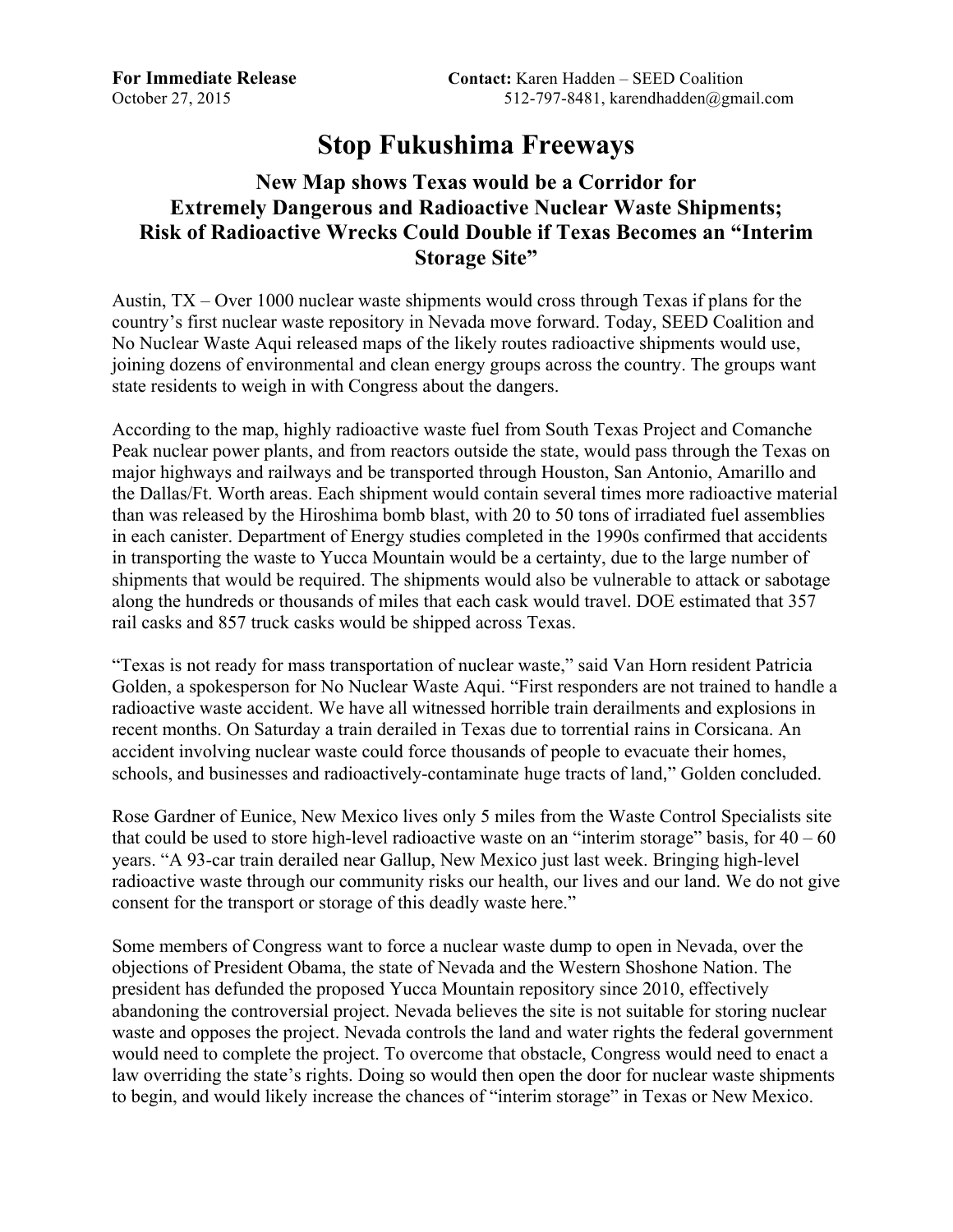"Congress should support the people of Nevada and abandon Yucca Mountain," said Karen Hadden, director of SEED Coalition. "It is unconscionable to risk the lives of people in Texas by transporting nuclear waste throughout our state just to dump it at Yucca Mountain, a site that science has not shown to be safe. The least risky path for now is to store radioactive waste securely on the site where it was generated, not put it on our roads and railways, traveling through our communities," concluded Hadden.

"We're calling on Texas leaders to oppose Yucca Mountain and ensure that transportation of nuclear waste only occurs when there is a scientifically proven, environmentally sound, and socially responsible long-term management plan," said former State Representative Lon Burnam of Ft. Worth. "The nuclear waste problem can never truly be resolved until nuclear power plants are permanently shut down and stop generating deadly radioactive material."

Large-scale nuclear waste transport would also occur if, as some in Congress advocate, a "centralized interim storage" site for high-level radioactive waste were created. In that case, the waste would either have to move twice (once to the interim site, and then to a permanent site), thus doubling the risks or the "interim" site would become a de facto permanent waste dump- without going through the necessary scientific characterization.

Texas is at risk of becoming a "centralized interim storage site" since two companies are proposing storage sites in West Texas. "Even the TCEQ's report on high-level radioactive waste warns that Texas could become a de facto permanent waste site," said Tom "Smitty" Smith, director of Public Citizen's Texas office. "Thorough scientific study is needed to research whether a suitable site even exists. Politics and generating false "consent" is not the right way to site a repository for high-level radioactive waste and will lead to disaster. We have a simple message – No Nuclear Waste Aqui."



More information and related documents: http://www.nirs.org/fukushimafreeways/stopfukushimafreeways.htm